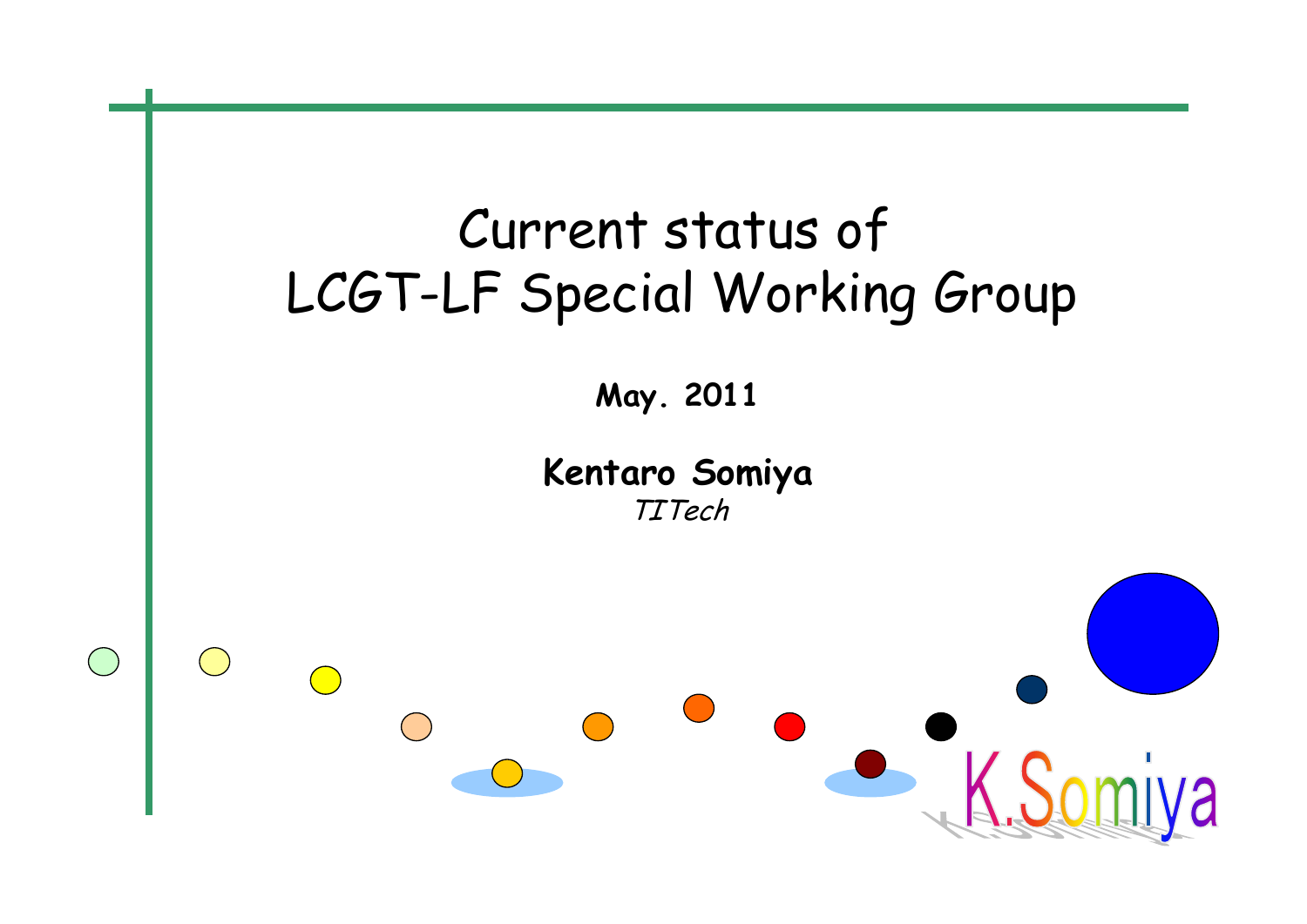## **Background of the argument**



- **Suggestion by the External Review; "LCGT-LF"**
- **Gap between the bLCGT sensitivity and seismic wall**
- **Ugly suspension thermal-noise peaks**
- **High inspiral range for the narrow-band configuration**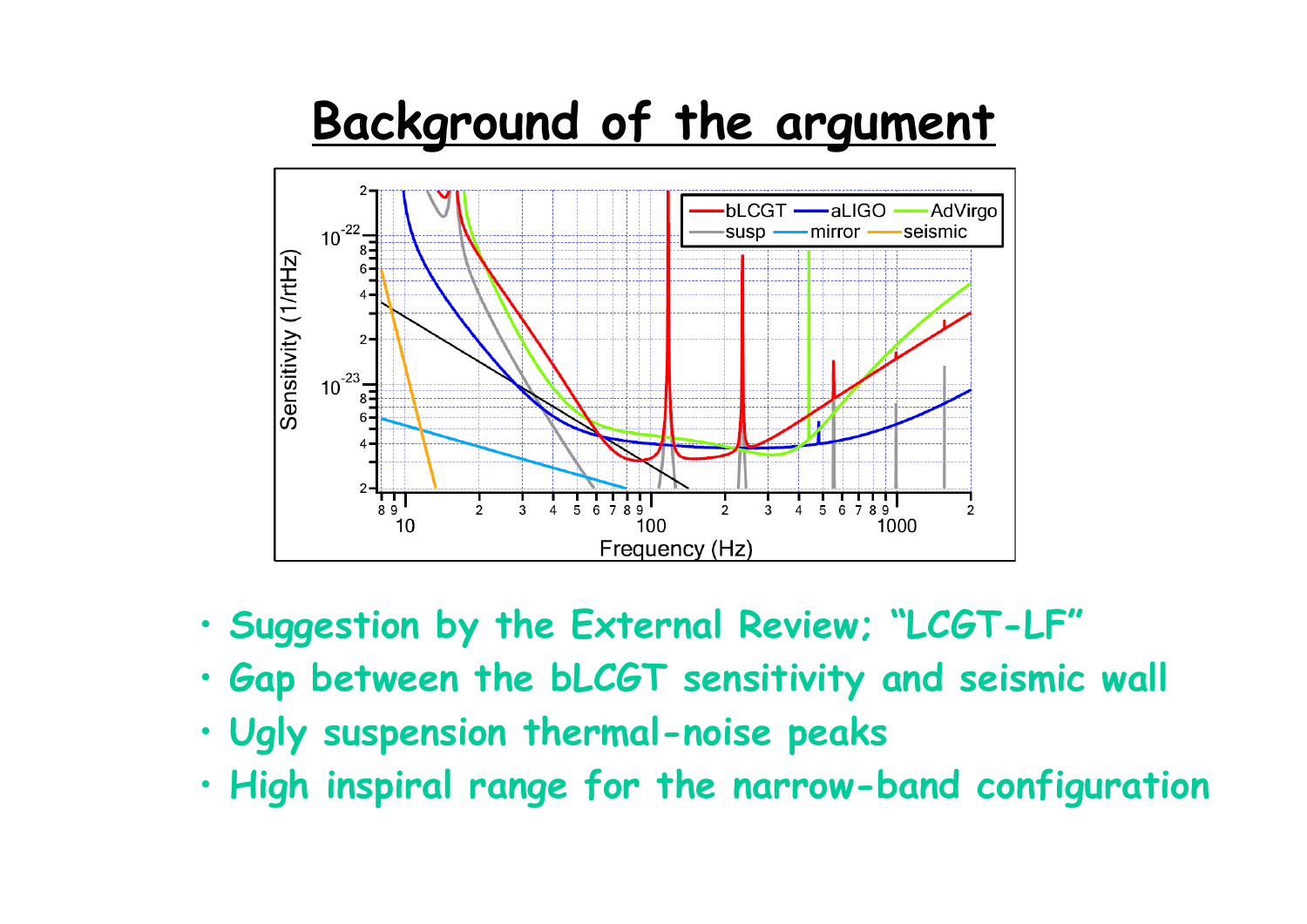## **Discussion procedure**

- **Collecting people's opinion (4/5-4/13)**
- **LCGT-LF meeting (8 persons, 4/22)**
- **Email-base discussions (4/22~)**
- **Writing a report…**

4.22 meeting member

Agatsuma, Aso, Hayama, Kanda Kuroda, Somiya, Takahashi, Yamamoto (+ observers)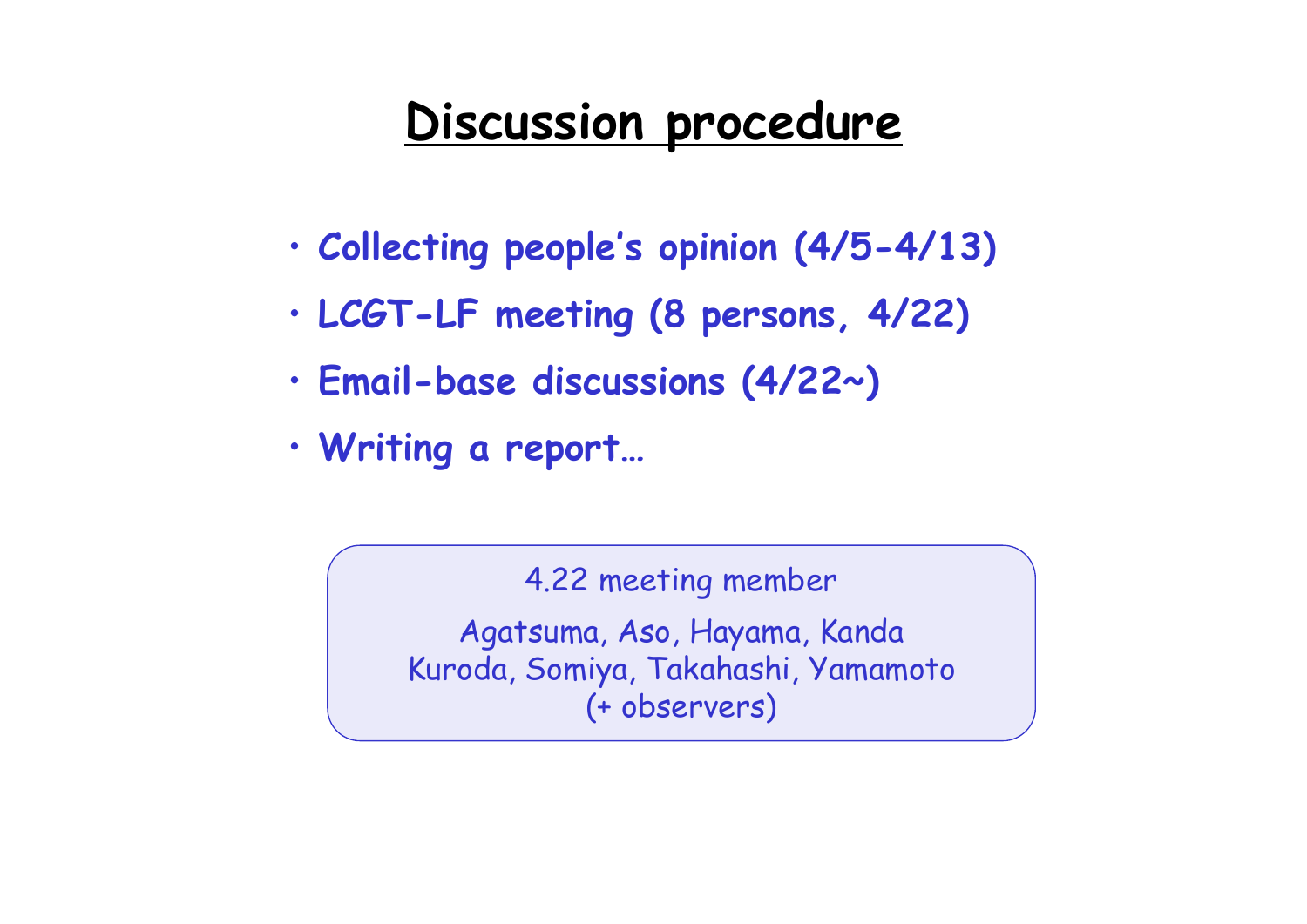**LCGT-LF**



- **BNS IR=196Mpc**
- **100Ms BBH IR=4.2Gpc**
- **Easier requirement for cooling**
- **Narrow band**
- Input power 1.5~12W
- PRG=11, Rsr=88%
- Finesse 1050
- Fiber length 120cm
- Fiber thickness 1.4mm
- Max 170mW cooling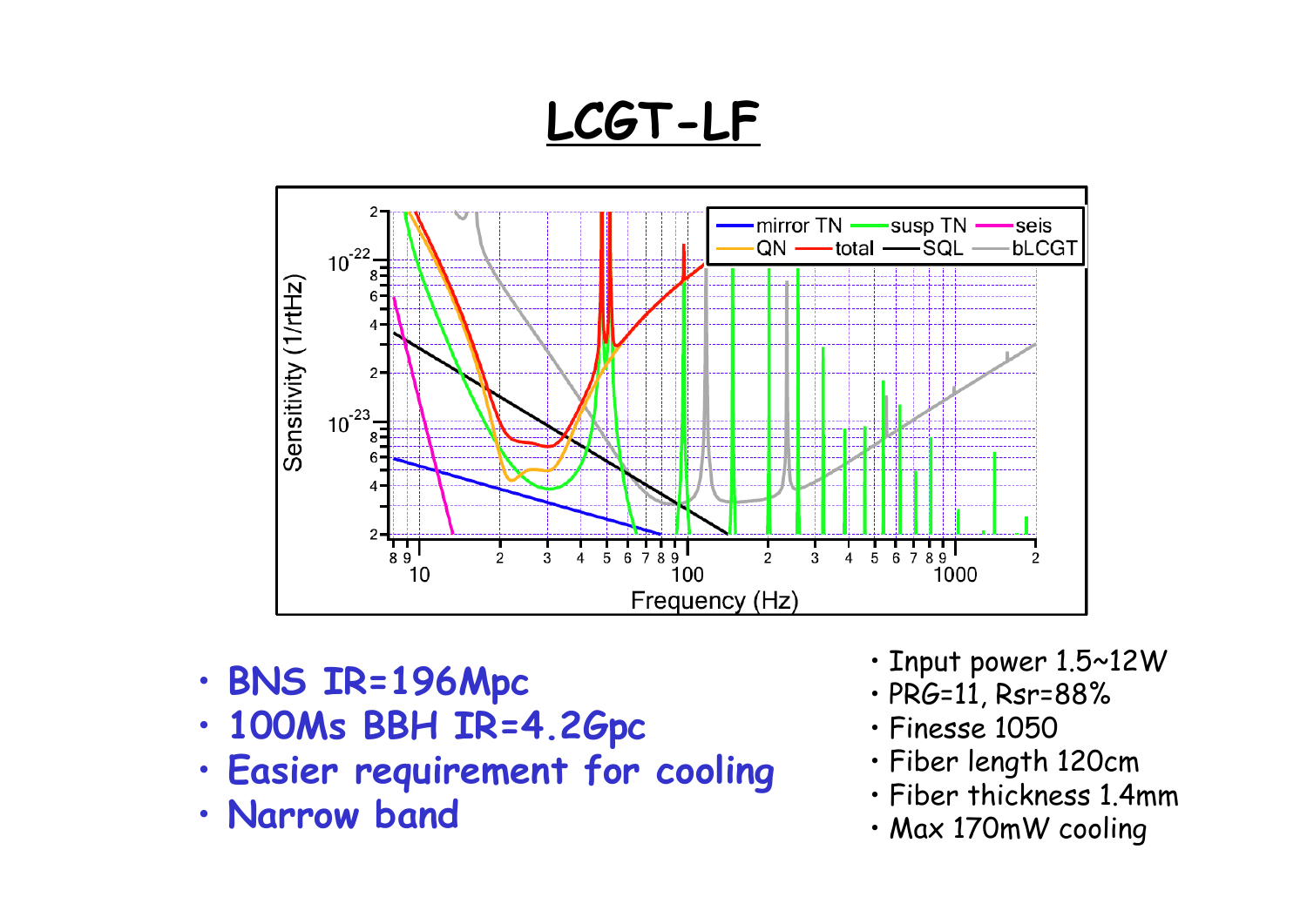**LCGT-LF(2)**



- **BNS IR=159Mpc**
- **No peaks around 100Hz**
- **bLCGT-compatible by altering fibers**
- **Worse than aLIGO at any frequency**
- Input power 15W
- PRG=11, Rsr=85%
- Finesse 1550
- Fiber length 40cm
- Fiber thickness 0.6mm
- T=32K